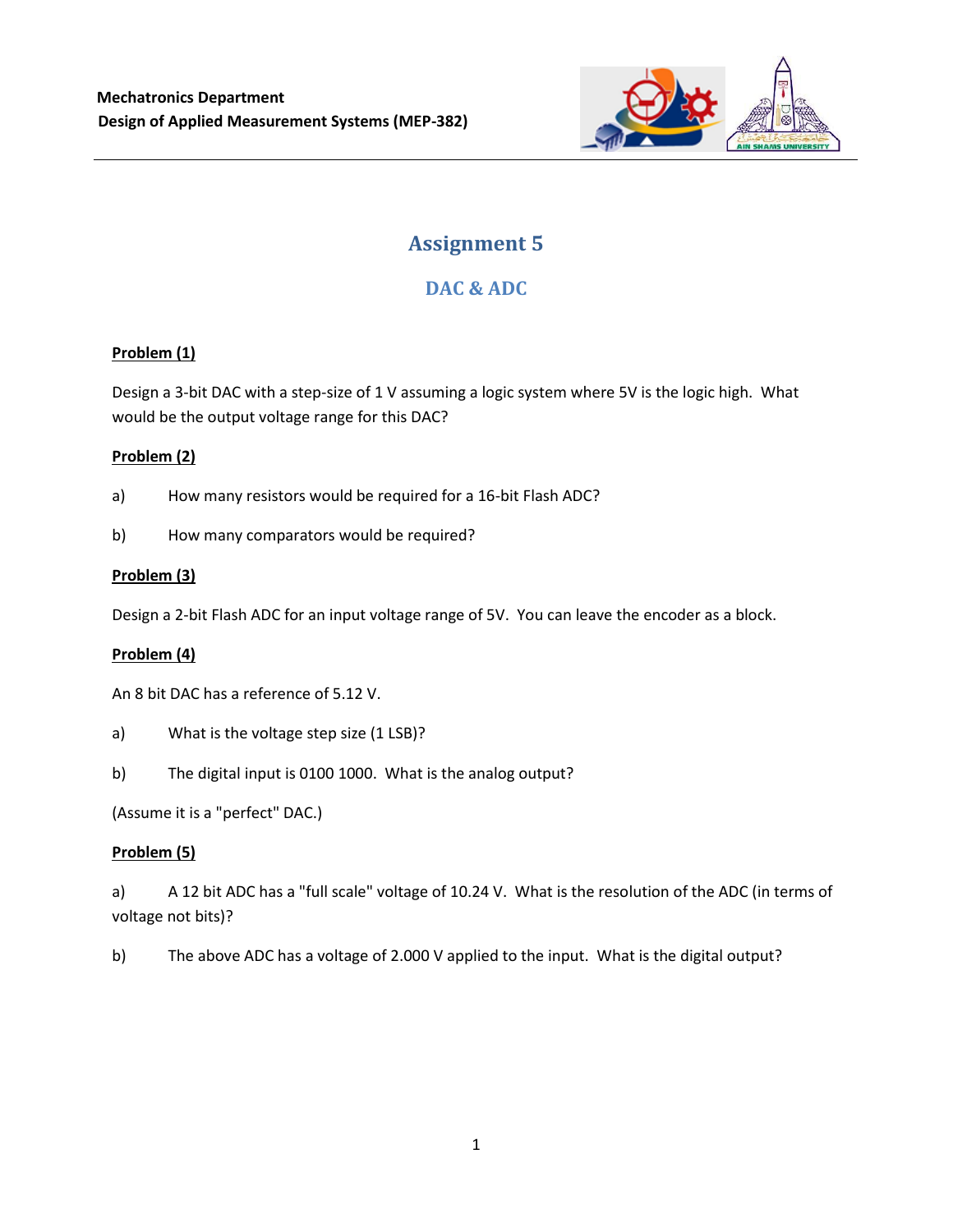

## **Problem (6)**

a) You want to digitize a signal that has frequency components up to 15 kHz, i.e. from 0 Hz to 15 kHz. What is the minimum sampling rate?

b) What is the maximum conversion time the converter can have in order to digitize this signal, i.e. satisfy the Nyquist sampling theorem.

c) The above signal has a dynamic range (voltage) of 2,000 (66 dB), i.e. you want to measure it to 1 part in 2000. What minimum resolution (in terms of bits) does an ADC need in order to handle this dynamic range?

d) What minimum resolution (in bits) is needed if the dynamic range is 80 dB, i.e. 1 part in 10,000? Will a 14 bit ADC be able to do this?

## **Problem (7)**

Given a 14-bit ADC, determine the number of comparators required for the flash technique, and the number of comparisons required if successive approximation technique is used.

## **Problem (8)**

a) A single 16-bit ADC with sampling rate of 10 kHz is connected to a PC. Determine the data rate in bytes per second.

b) If the PC has 350 k bytes of RAM available for data storage, how much time does this represent?

## **Problem (9)**

A 12-bit 2 ms DAC is used as part of a discrete successive approximation ADC. Assuming that logic delays and signal settling times are negligible, determine the minimum time allowable between sample points, and the maximum input signal frequency without aliasing.

## **Problem (10)**

An 8-bit ADC produces a full scale output of 11111111 with a 2V input signal. Determine the output word given the following inputs: 100 mV, 10mV, 0V, 1.259V (Assume that this converter rounds to the nearest output value and is unipolar).